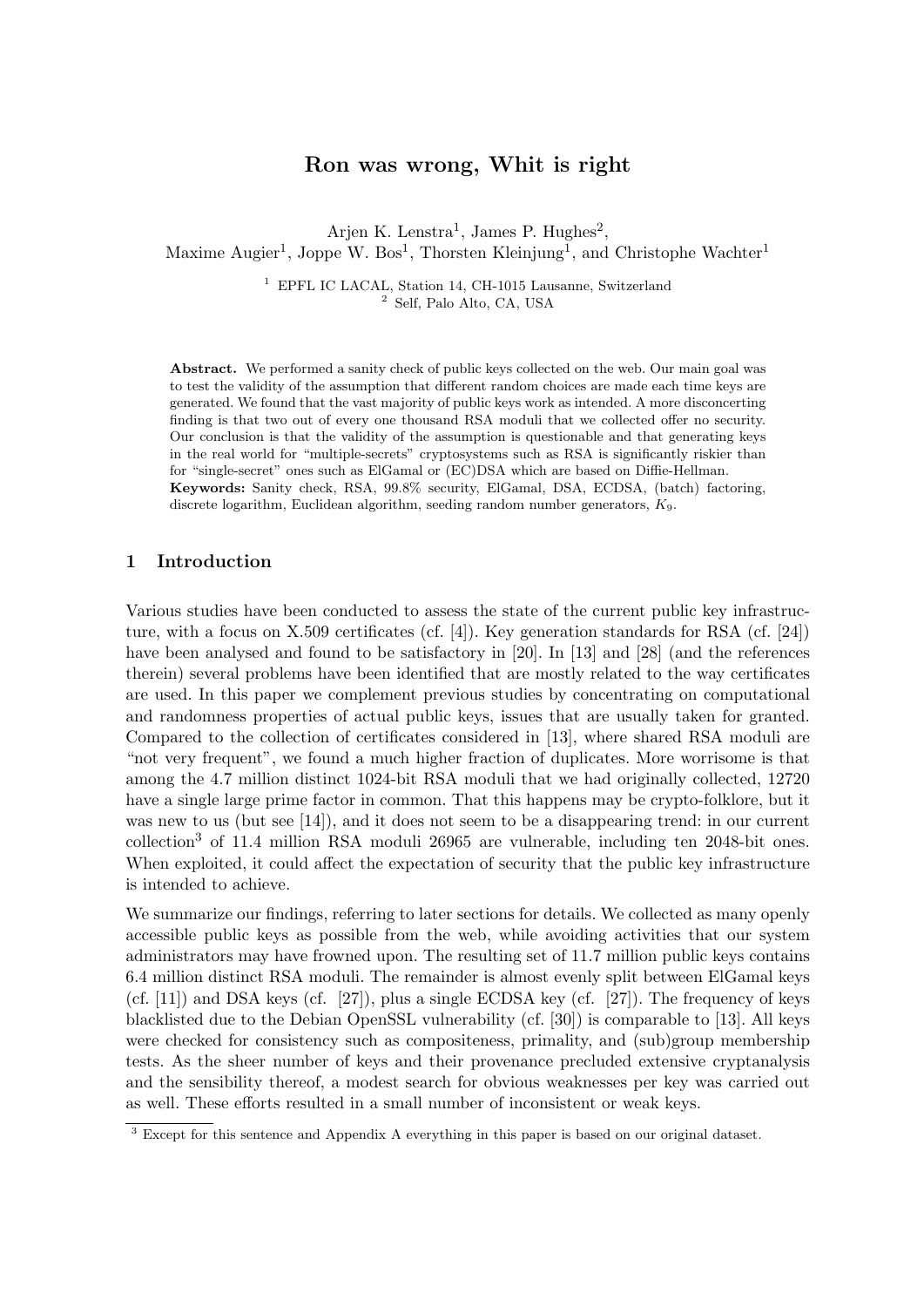A tacit and crucial assumption underlying the security of the public key infrastructure is that during key setup previous random choices are not repeated. In [13,20] public key properties are considered but this issue is not addressed, with [20] nevertheless concluding that

The entropy of the output distribution [of standardized RSA key generation] is always almost maximal, ... and the outputs are hard to factor if factoring in general is hard.

We do not question the validity of this conclusion, but found that it can only be valid if each output is considered in isolation. When combined some outputs are easy to factor because the above assumption sometimes fails. Among the ElGamal and DSA keys we found a few duplicates with unrelated owners. This is a concern because, if these owners find out, they may breach each other's security. It pales, however, compared to the situation with RSA. Of 6.6 million distinct X.509 certificates and PGP keys (cf. [1]) containing RSA moduli, 0.27 million (4%) share their RSA modulus, often involving unrelated parties. Of 6.4 million distinct RSA moduli, 71052 (1.1%) occur more than once, some of them thousands of times. Duplication of keys is thus more frequent in our collection than in the one from [13]. This leads to the same concern as for ElGamal and DSA, but on a wider scale.

99.8% Security. More seriously, we stumbled upon 12934 different RSA moduli that offer no security. Their secret keys are accessible to anyone who takes the trouble to redo our work. Assuming access to the public key collection, this is straightforward compared to more traditional ways to retrieve RSA secret keys (cf. [5,17]). It affects 21419 X.509 certificates and PGP keys. Most have expired or use MD5 as hash function, but 5250 of the certificates, involving 3201 distinct 1024-bit RSA moduli, are still valid, use SHA1, and may still be in active use. Of those, 727 are self-signed and were used to sign other RSA moduli. Overall, over the data we collected 1024-bit RSA provides 99.8% security at best (but see Appendix A).

Two's company, three's a crowd. Identifying primes with vertices, and (regular) RSA moduli<sup>4</sup> with edges connecting their prime factors, the graph of the moduli contained in  $c$ distinct certificates consists, in an ideal world, of c disjoint connected components each consisting of two vertices joined by a single edge, for a total of  $2c$  vertices and c edges of multiplicity one. The actual graph has a substantial number of higher multiplicity edges and contains 1995 disjoint connected components on three vertices or more. Most of these components are depth one trees, rooted at a common factor and most with two or three leaves. Both the higher multiplicities and the depth one trees may be caused by poor seeding of the random number generator. We also encountered seven components that we find harder to explain, the most remarkable one being a  $K_9$ , a complete graph on nine vertices. Figure 1 depicts a simplified sketch of the situation and how it may evolve.

Academic research into the strength of cryptographic systems is not supposed to cross the line of proof-of-concept constructions or solving representative challenges (cf. [9], [15], [25]). The purpose is timely identification of developments that could affect current security solutions and to propose adequate upgrades. Publication of results undermining the security of live keys is uncommon and inappropriate, unless all affected parties have been notified. In the present case, observing the above phenomena on lab-generated test data would not be convincing and would not work either: tens of millions of thus generated RSA moduli

<sup>&</sup>lt;sup>4</sup> A regular RSA modulus is the product of two different prime numbers. We have not encountered any proper RSA modulus that is not regular.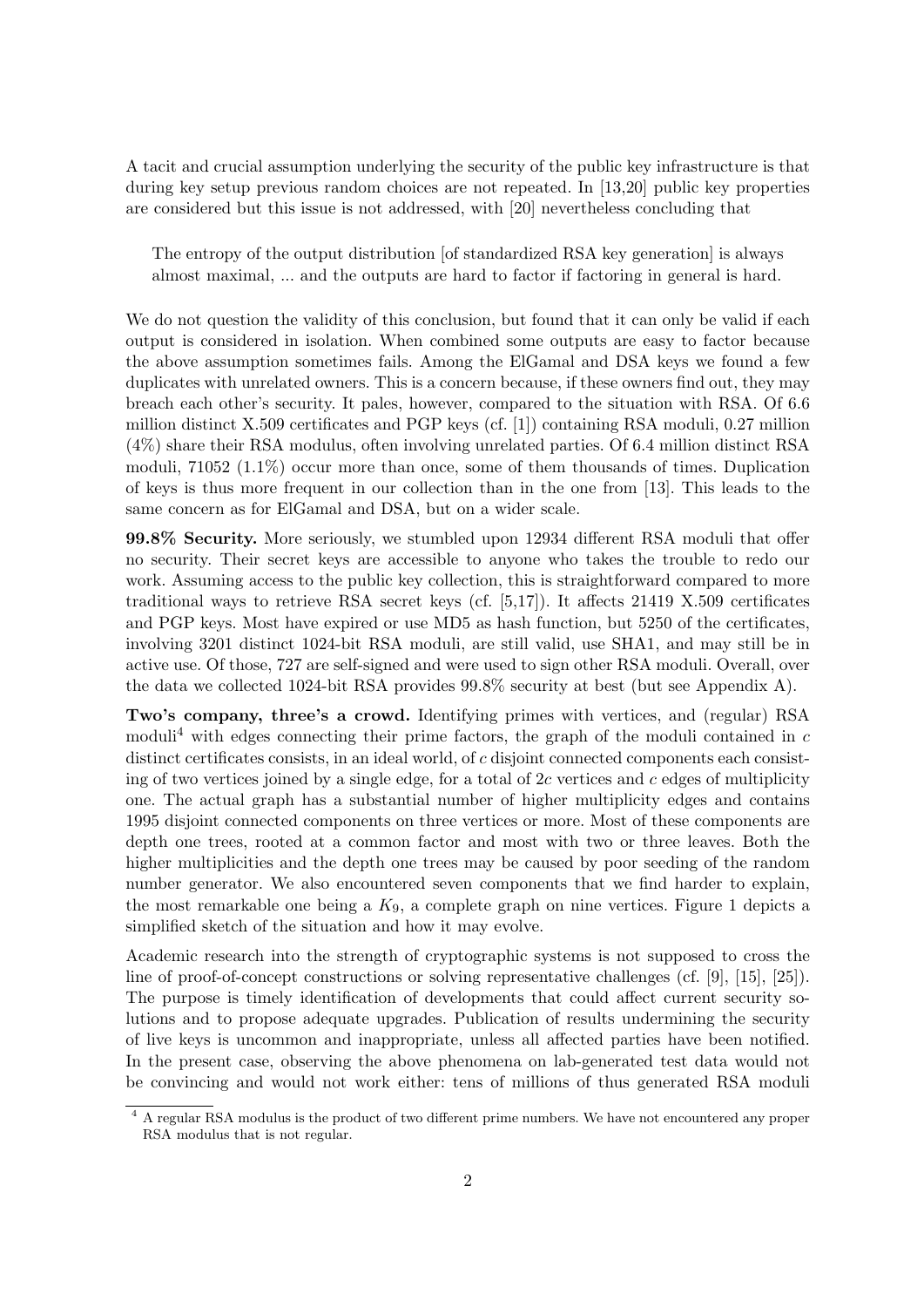

Moduli that share no or both prime factors Moduli that share one prime factor

Fig. 1. An existing collection of seven (black) keys is extended with six (red) new keys, where capital letters play the role of (matching) large primes. Initially, keys AB, CD, EF, GH, and JK on the left are secure and keys LM and LN on the right are openly insecure in the same keyring due to the common factor L. New key PQ is secure and appended to the secure list on the left. New key AB duplicates key AB on the left, making both insecure to each other but not to anyone else. New key LM duplicates a key already known to be in the openly insecure group, while key LR results in a new openly insecure modulus on that keyring. Key ES removes known good key EF from the secure keys on the left, resulting in a new openly insecure group on the right consisting of keys EF and ES. Even if the owner of ES now knows that he is insecure and destroys the key, this information can be used by any owners involved to determine the factors of key EF. Key GJ removes two known good keys, GH and JK, from the list of secure keys on the left to form an insecure double keyring on the right (cf. Figure 5 in Section 3). All example keyrings, and many more, occur in the real world. Note that a key that has been dragged from left to right will never be able to return.

turned out to behave as expected based on the above assumption. Therefore limited to live data, our intention was to confirm the assumption, expecting at worst a very small number of counterexamples and affected owners to be notified. The quagmire of vulnerabilities that we waded into, makes it infeasible to properly inform everyone involved, though we made a best effort to inform the larger parties and contacted all e-mail addresses recommended (such as  $\texttt{ssl-surve}$ y@eff.org<sup>5</sup>) or specified in still-valid affected certificates. The fact that most certificates do not contain adequate contact information limited our options. Our decision to make our findings public, despite our inability to directly notify everyone involved, was a judgment call. As was the case with the Debian OpenSSL vulnerability, we believe that publication is preferable to attempts to cover up weaknesses. There is a risk, but people

<sup>5</sup> The EFF initiated a new centralized SSL Observatory scan in January 2012. In February 2012 they notified certification authorities of remaining vulnerable keys. See Appendix A for some results.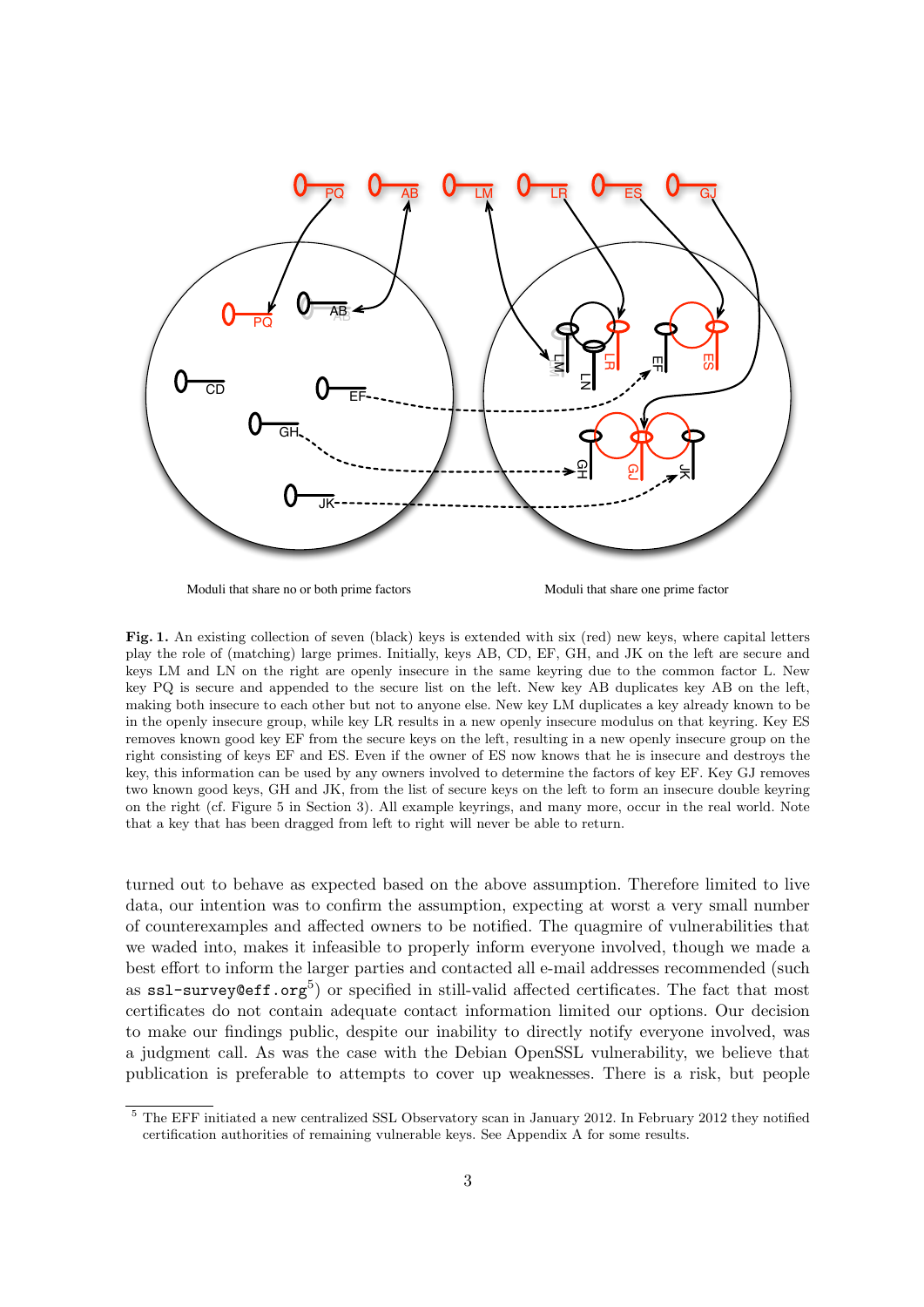desiring to exploit the current situation will have to redo part of our work, both the data collection and the calculation, as we have put our data under custody. We hope that people who know how to do the computation quickly will show good judgment. Combined with the EFF's forthcoming attitude, we decided for publication.

We have briefly considered creating a service allowing people to check if their RSA modulus is affected. The consideration, however, that a positive answer would expose at least one other party convinced us that this would not be a good idea – unless all parties in a component (cf. Section 3) simultaneously request information, in which case they can easily figure it out by themselves. Our findings, of which we do not and will not present true evidence, are confirmed by independent similar work (cf. [12]); the "average users" that we informed (back in December 2009) about the unfortunate property of their key material would, however, not agree with the title or bottom line of [12].

Cryptosystems such as RSA that require, during key-setup, multiple secrets are more affected by the apparent difficulty to generate proper random values than systems such as Diffie-Hellman (cf. [8]), ElGamal, and (EC)DSA that require a single secret. For either type of system identical keys can be exploited only by parties that can be identified by searching for the owner of the duplicate. But for the former partially identical choices allow any malcreant to commit fraud. For RSA multiple secrets can be avoided, for instance by using moduli pq for k-bit primes p chosen such that  $q = \left[\frac{2^{2k-1} + p - \frac{2^{2k-1}}{p - \frac{1}{p - \frac{1}{p - \frac{1}{p - \frac{1}{p - \frac{1}{p - \frac{1}{p - \frac{1}{p - \frac{1}{p - \frac{1}{p - \frac{1}{p - \frac{1}{p - \frac{1}{p - \frac{1}{p - \frac{1}{p - \frac{1}{p - \frac{1}{p - \frac{1}{p - \frac{1}{p - \frac{1}{p - \frac{1}{p - \frac{1}{p - \frac{1}{p -$ 

Section 2 presents our data collection efforts, Section 3 describes the counts and calculations that we performed for the RSA-related data. For completeness, Section 4 does the same for the ElGamal, DSA, and ECDSA data. Section 5 summarizes our findings.

## 2 Data collection

Before the data from [10] was generally available, we started collecting public keys from a wide variety of sources, assisted by colleagues and students. This resulted in almost 5.5 million PGP keys and fewer than 0.1 million X.509 certificates. The latter got a boost with [10] and, to a smaller extent, the data from [13]. We did not engage in web crawling, extensive sshsession monitoring, or other data collection activities that may be perceived as intrusive or aggressive. Thus, far more data can be collected than we did (see also Appendix A).

Skipping a description of our attempts to agree on a sufficiently uniform and accessible representation of the data, by November 2011 the counts had settled as follows: 6 185 372 distinct X.509 certificates (most from the EFF SSL repository, 43 from other sources), and 5 481 332 PGP keys, for a total of at most 11 666 704 public keys. Of the X.509 certificates 6 185 230 are labeled to contain an RSA (modulus, exponent) pair with 141 DSA public keys and a single ECDSA point on the NIST standardized curve secp384r1 (cf. [3, Section 2.8], [27]). Of the certificates 47.6% have an expiration date later than 2011. About 77.7% of the certifying signatures use SHA1 or better (5287×SHA256, 24×SHA384, 525×SHA512), 22.3% use MD5 (with  $122\times MD2$ ,  $30\times GOST$ ,  $14\times MD4$ , and  $9\times RIPEMD160$ ). Both requirements, expiration later than 2011 and usage of SHA1-or-2, are met by 33.4% of the certificates.

Of the PGP keys  $2\,546\,752\,(46.5\%)$  are labeled as ElGamal public keys,  $2\,536\,959\,(46.3\%)$  as DSA public keys, the other 397 621 (7.3%) as RSA public keys. PGP keys have no expiration dates or hashes. All public keys were further analysed as described below.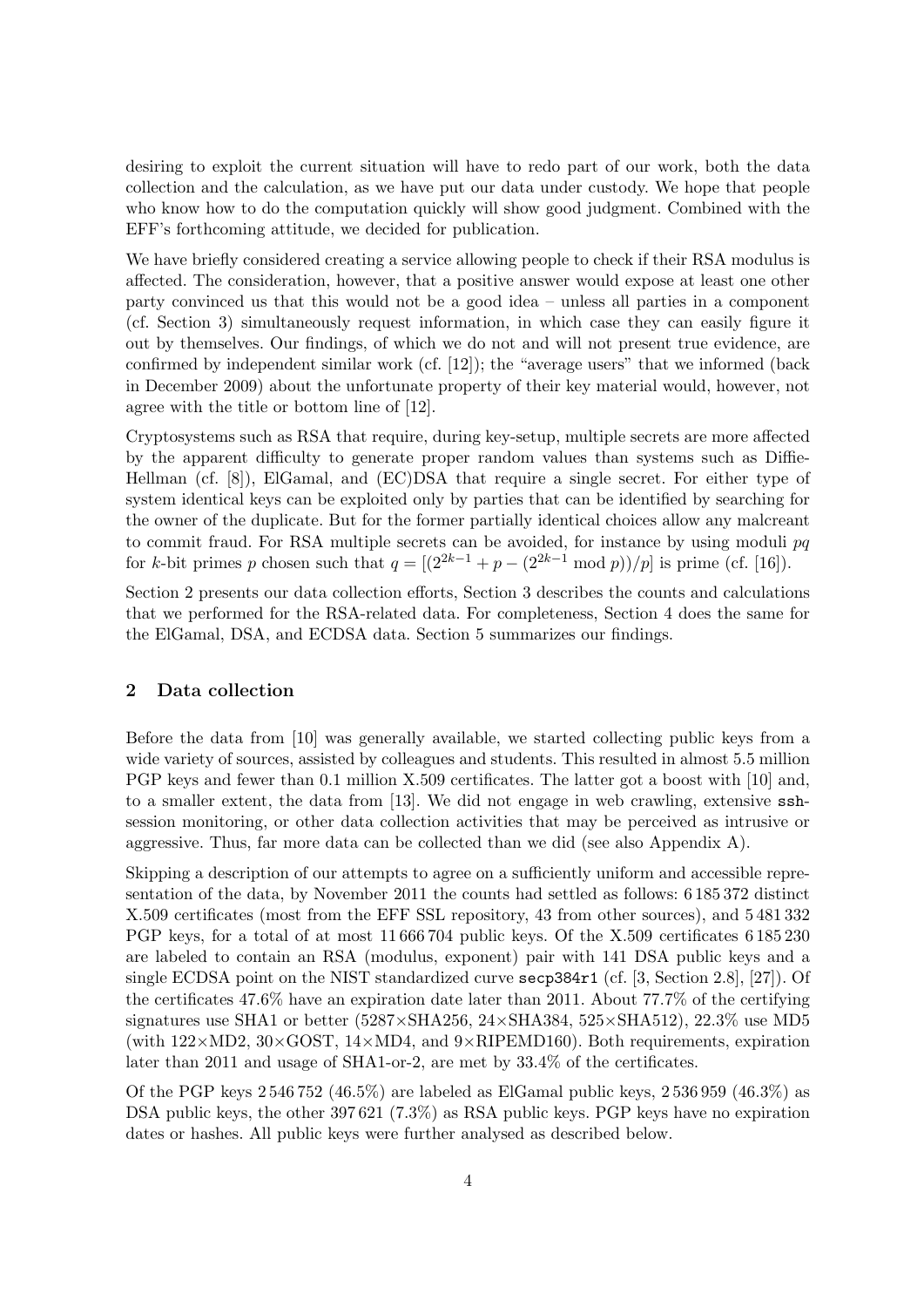| X.509      |               | PGP               |                             | Combined   |        |
|------------|---------------|-------------------|-----------------------------|------------|--------|
| $\epsilon$ | %             | $\epsilon$        | %                           | $\epsilon$ | %      |
|            | 65537 98.4921 |                   | 65537 48.8501 65537 95.4933 |            |        |
| 17         | 0.7633        |                   | 17 39.5027                  | 17         | 3.1035 |
| 3          | 0.3772        | 41                | 7.5727                      | 41         | 0.4574 |
| 35         | 0.1410        | 19                | 2.4774                      | 3          | 0.3578 |
| 5          | 0.1176        | 257               | 0.3872                      | 19         | 0.1506 |
| 7          | 0.0631        | 23                | 0.2212                      | 35         | 0.1339 |
| 11         | 0.0220        | 11                | 0.1755                      | 5          | 0.1111 |
| 47         | 0.0101        | 3                 | 0.0565                      | 7          | 0.0596 |
| 13         | 0.0042        | 21                | 0.0512                      | 11         | 0.0313 |
| 65535      | 0.0011        | $2^{127}$<br>$+3$ | 0.0248                      | 257        | 0.0241 |
| other      | 0.0083        | other             | 0.6807                      | other      | 0.0774 |

Table 1. Most frequently occurring RSA public exponents.

## 3 RSA

In this section we present the results of various counts and tests that we conducted on the data labeled as RSA public keys. An RSA public key is a pair  $(n, e)$  of a supposedly hard to factor RSA modulus n and a public exponent e. The corresponding secret key is the integer  $d$ such that  $de \equiv 1 \mod \varphi(n)$  or, equivalently, the factorization of n.

Public exponents. Table 1 lists the ten most frequent public exponents along with their percentage of occurrence for the RSA keys in the X.509 certificates, the PGP keys, and when combined. Except for eight times  $e = 1$  and two even e-values among the PGP RSA keys, there is no reason to suspect that the e-values are not functional. Two e-values were found that, due to their size and random appearance, may correspond to a short secret exponent (we have not investigated this). The public exponents are not further regarded below.

**Debian moduli.** Two of the *n*-values, a 1024 and a 2048-bit one each occurring once, were discarded because they could be fully factored using the data from [21] (cf. Debian OpenSSL vulnerability in  $[30]$ . A further 30097 *n*-values  $(0.48\%$ , with 21459 distinct ones) were found to be blacklisted (cf. [26]), but as their factors were not easily available they were kept.

**Shared moduli.** We partition the set of 6.185.228 X.509 certificates into *clusters*, where certificates in the same cluster contain the same RSA modulus. There is a considerable number of clusters containing two or more certificates, each of which could be a security issue; clusters consisting of one certificate, on the other hand, are the good cases. As depicted in Figure 2, there is one cluster with 16489 certificates (the blue circle on the x-axis), followed by clusters of sizes 8366, 6351, 5055, 3586, 3538, 2645, for a total of 14 clusters with more than a thousand certificates (the red and blue circles on the x-axis; the 5055 share a blacklisted modulus, with no other blacklisted modulus occurring more than seven times). On the other side of the scale the number of good cases is  $5\,918\,499$  (the single green circle on the y-axis), with 58913 and 7108 clusters consisting of two and three certificates, respectively. It follows that 6 185 228 − 5 918 499 = 266 729 X.509 certificates (4.3%) contain an RSA modulus that is shared with another X.509 certificate. With 71024 clusters containing two or more certificates it follows that there are  $5\,918\,499 + 71024 = 5\,989\,523$  different *n*-values.

Looking at the owners with shared *n*-values among the relevant set of 266729 X.509 certificates, many of the duplications are re-certifications or other types of unsuspicious recycling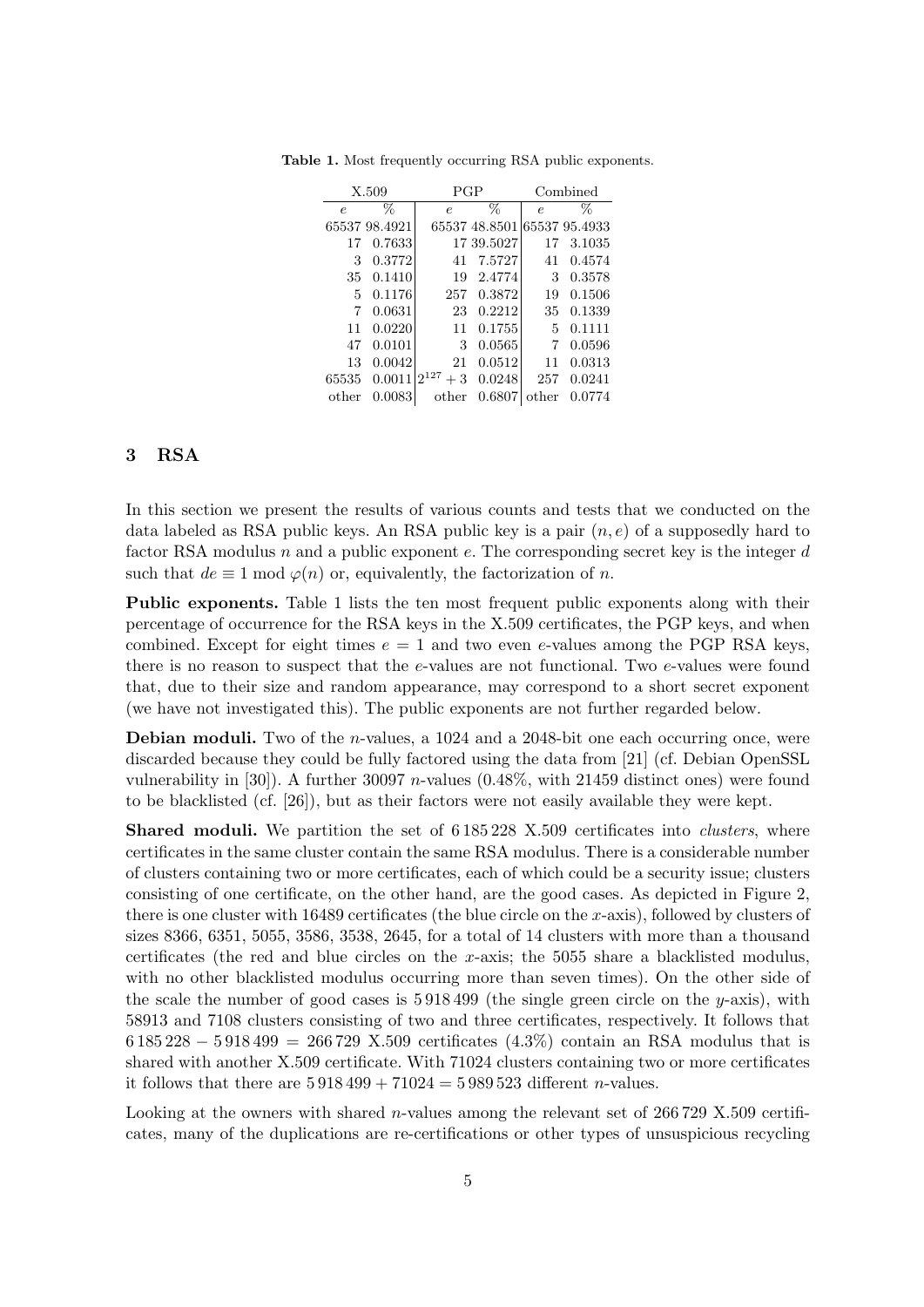

Fig. 2. Number of certificate clusters as a function of the cluster-size.

of the same key material by its supposedly legal owner. It also becomes clear that any single owner may come in many different guises. On the other hand, there are also many instances where an *n*-value is shared among seemingly unrelated owners. Distinguishing intentionally shared keys from other duplications (which are prone to fraud) is not straightforward, and is not facilitated by the volume of data we are dealing with (as 266 729 cases have to be considered). We leave it as a subject for further investigation into this "fuzzy" recognition problem to come up with good insights, useful information, and reliable counts.

The 397 621 PGP RSA keys share their moduli to a much smaller extent: one n-value occurs five times and 27 occur twice. Overall, 28 n-values occur more than once, for a total of 59 occurrences. The n-value that occurs in five PGP keys also occurs twice among the X.509 certificates, and all seven occurrences refer to the same owner. For some of the other 27 multiple occurrences of  $n$ -values unique ownership of the RSA keys was harder to assess.

Distinct moduli. As seen above, we extracted 5 989 523 different *n*-values from the X.509 certificates. Similarly,  $397621 - 59 + 28 = 397590$  of the PGP *n*-values are unique. Joining the two sets resulted in 6 386 984 distinct values, with the 129 n-values contained in both sets occurring in 204 X.509 certificates and in 137 PGP keys: as mentioned, some PGP keys are X.509-certified as well (though we have not tried to establish unique or conflicting ownerships, as this already proved to be infeasible for keys shared just among X.509 certificates). In order not to make it easier to re-derive our results, most information below refers to the joined set of unique values, not distinguishing between X.509 and PGP ones.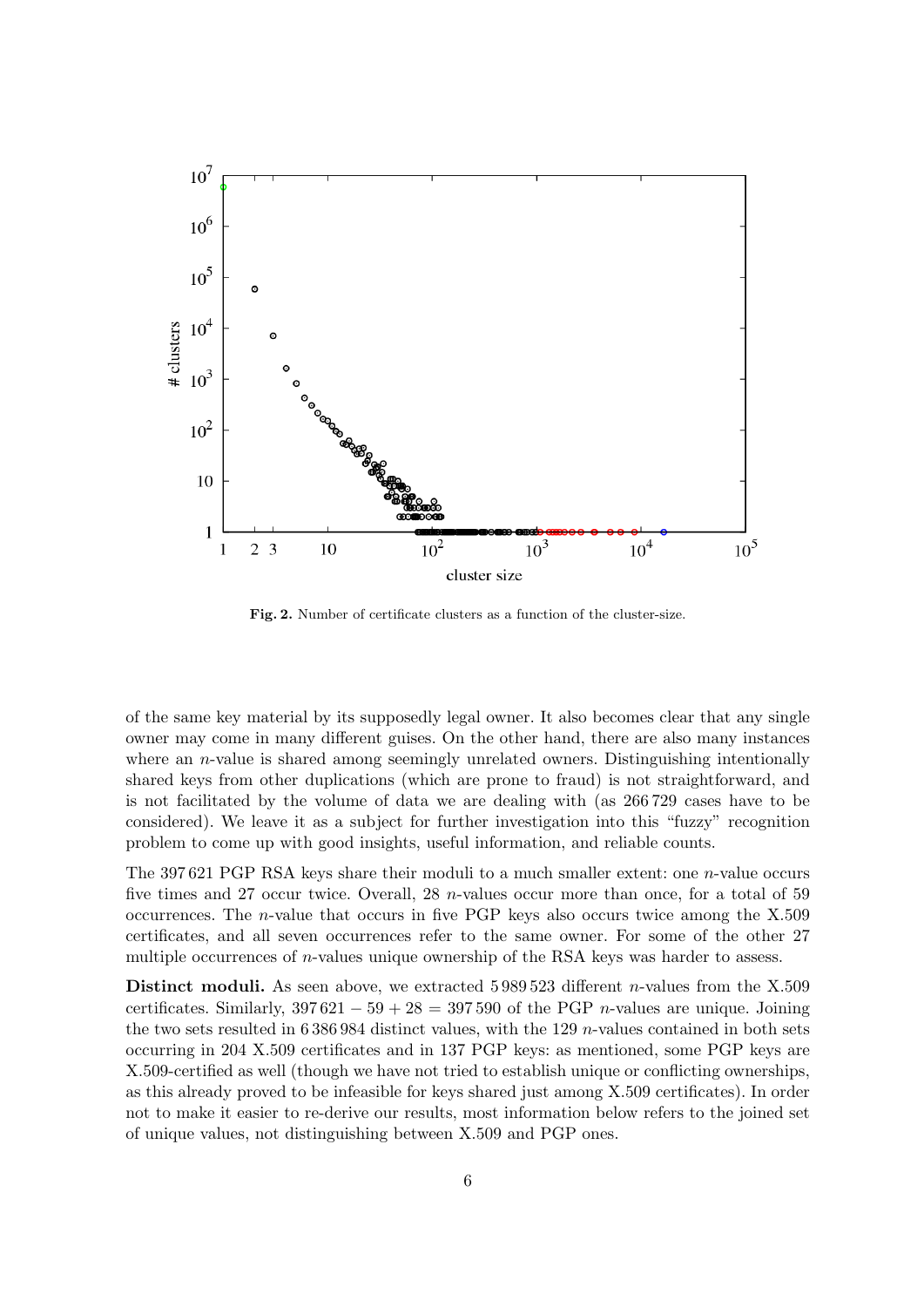Modulus sizes. The cumulative sizes of the moduli in the set of  $6\,386\,984$  n-values are depicted in Figure 3. Although 512-bit and 768-bit RSA moduli were factored in 1999 (cf. [2]) and 2009 (cf. [15]), respectively, 1.6% of the *n*-values have 512 bits (with 0.01% of size 384 and smallest size 374 occurring once) and  $0.8\%$  of size 768. Those moduli are weak, but still offer marginal security. A large number of the 512-bit ones were certified after the year 2000 and even until a few years ago. With 73.9% the most common size is 1024 bits, followed by 2048 bits with 21.7%. Sizes 3072, 4096, and 8192 contribute 0.04%, 1.5%, and 0.01%, respectively. The largest size is 16384 bits, of which there are 181 (0.003%).



Fig. 3. Cumulative number of modulus sizes for RSA.

Primality, small factors, and other tests. Two of the unique *n*-values are prime, 171 have a factor  $\langle 2^{24} \rangle$  (with 68 even *n*-values) after removal of which six cofactors are prime. About 25% of the remaining 165 composites were fully factored after a modest search for small factors using the implementation from [31] of the elliptic curve method (ECM, cf. [18]), some of the others may indeed be hard to factor and could, in principle, serve as RSA modulus. Nevertheless, these  $173$  *n*-values do not comply with the standards for the generation of RSA moduli (cf. [20]) and they were discarded. Nine cases are probably due to copy-andpaste errors, as eight proper moduli were found that differed from the wrong ones in a few hexadecimal positions (two distinct wrong moduli match up with the same correct one).

Fermat's factorization method, which works if two factors are close together, did not produce any factors. In particular we found no moduli as reported by Mike Wiener [29]  $(n = pq \text{ with } q \text{).}$ p prime and q the least prime greater than p, and thus with p the largest prime  $\leq \lfloor \sqrt{n} \rfloor$ .

Moduli with shared factors. Moduli that share one prime factor result in complete loss of security for all moduli involved. We discuss the results based on the graphs spawned by the moduli and shared factors. If different users make different choices during key setup, the graph associated to c distinct n-values (cf. Introduction) would consist of c connected components<sup>6</sup>,

<sup>6</sup> Two distinct vertices are in the same connected component if and only if they are connected by a path consisting of edges in the graph.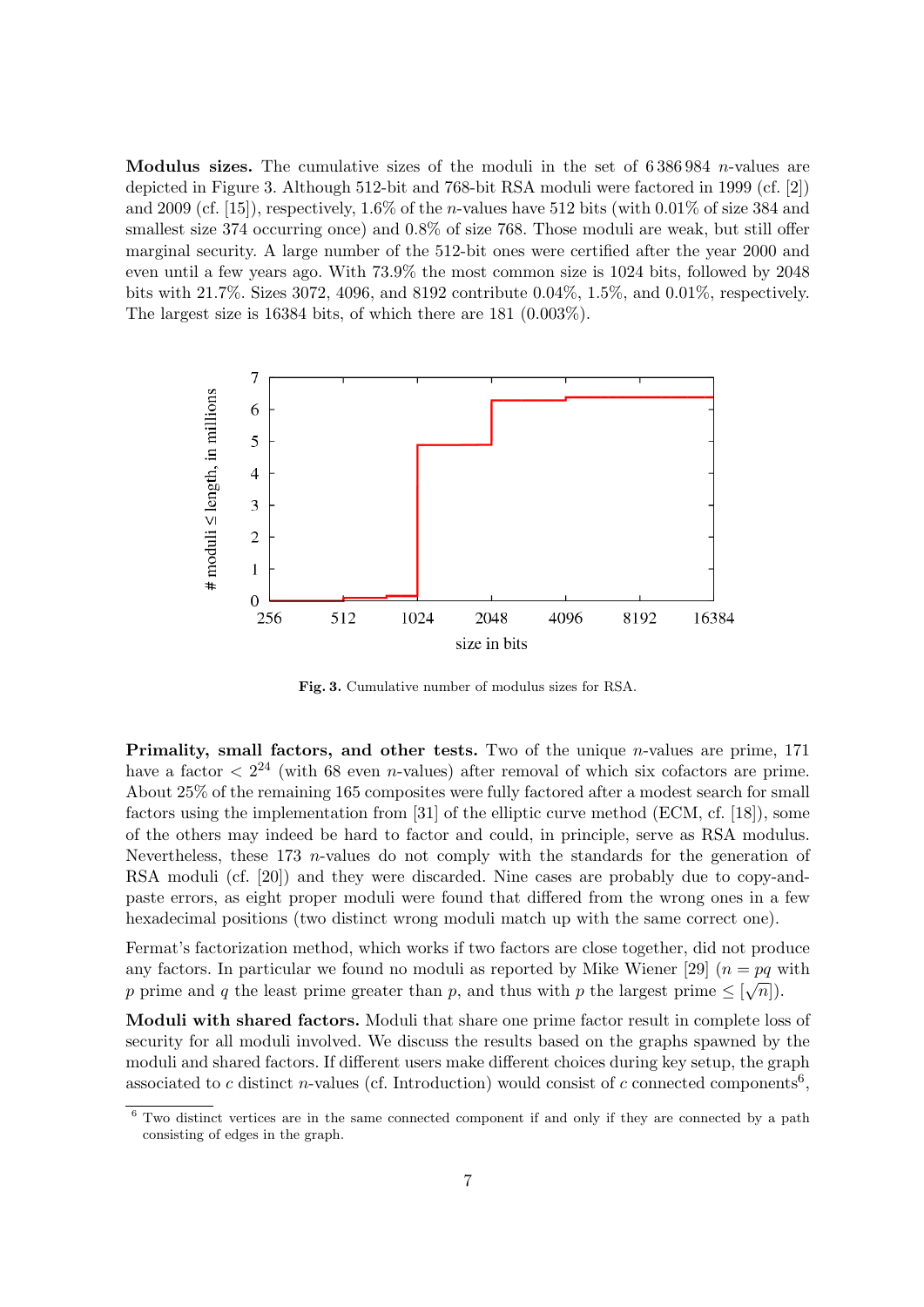each consisting of a single edge connecting two unidentified – and supposedly unidentifiable – primes. This turned out not to be the case: it took a matter of hours on a single core to find 1995 connected components that each consists of at least two edges<sup>7</sup>.

Of the 1995 connected components,  $1988$  are depth one trees<sup>8</sup>. Of those 1200 have two leaves (i.e., 1200 pairs of n-values, each with a distinct prime factor in common), 345 three leaves, etc., up to a single one with  $4627$  leaves (i.e.,  $4627$  *n*-values all with the same prime factor in common). It is not uncommon for an  $n$ -value corresponding to an edge of these depth one trees to occur more than once as an RSA modulus: 497 of the 1988 depth one trees have at least one edge that corresponds to an RSA modulus that occurs in at least two X.509 certificates or PGP keys. In the other 1491 depth one trees all edge multiplicities are one. Table 2 lists for each number of leaves  $\ell$  how often each type occurs, with the s-column the number of trees for which all n-values occur once as RSA modulus in an X.509 certificate or PGP key, the m-column the number of trees for which at least one n-value occurs as RSA modulus in at least two X.509 certificates or PGP keys, and the total  $T = s + m$ . For smaller tree-sizes s is larger, for larger trees multiple occurrence of moduli is more common.

Six of the other seven connected components contain four vertices and three edges, but are not depth one trees. Each of these six components thus consists of a "central" *n*-value that has a factor in common with each of two other, co-prime *n*-values. The remaining connected component is the most intriguing – or suspicious – as it is a complete graph on nine vertices  $(K_9)$ : nine primes, each of whose  $\binom{9}{2}$  $\binom{9}{2} = 36$  pairwise products occurs as *n*-value.

Denoting the primes identified with the vertices of the graph by  $p_1, p_2, \ldots$  (using an ordering naturally implied by our representation), Figures 4, 5, and 6 depict the largest depth one tree, the six four-vertex components, and the  $K_9$ , respectively, with the edge labels indicating the number of  $X.509$  certificates and PGP keys containing the corresponding *n*-value as RSA modulus. Note that all moduli in the  $K_9$  occur quite frequently.

Any two *n*-values associated to edges in the same depth one tree can be factored. Two *n*-values associated to other edges can be factored if the edges are adjacent (i.e., share a vertex), or one finds a path connecting them. For non-adjacent edges in the same connected component from Figure 5 that is the unique central edge, for edges in the  $K_9$  many paths are possible. All required edges are in our set of n-values.

Affected RSA moduli and certificates. The 1995 components contain 14901 vertices and 12934 edges: 14901 distinct primes fully factoring 12934 distinct n-values  $(0.2\%$  of the total), 11699 of which each occurs as RSA modulus in a single X.509 certificate or PGP key, and 1235 occurring more than once in, in total, 9720 certificates and keys. Thus,  $11699 + 9720 = 21419$ X.509 certificates and PGP keys are affected. Note that affected moduli are much more frequently shared than non-affected ones. None of the affected moduli are blacklisted.

Of the primes, 14592 are 512 bits long, 307 are 256-bit, and the remaining two have 257 bits. Of the n-values, 214 are 512 bits long, and there are 12720 of 1024 bits. Of the 512 bit n-values thus factored, 47 occur as RSA moduli in 188 X.509 certificates that have not

<sup>7</sup> Much larger datasets can be handled without trouble. We chose not to describe the details of our calculation or how well it scales – sapienti sat. On a 1.8GHz i7 processor the straightforward approach would require about ten core-years and would not scale well. Inclusion of the p and q-values from Section 4 and the primes from [21] related to the Debian OpenSSL vulnerability [30] did not produce additional results.

<sup>&</sup>lt;sup>8</sup> A depth one tree has no cycles and contains one *root* vertex with edges leading to all other vertices, as in Figure 4.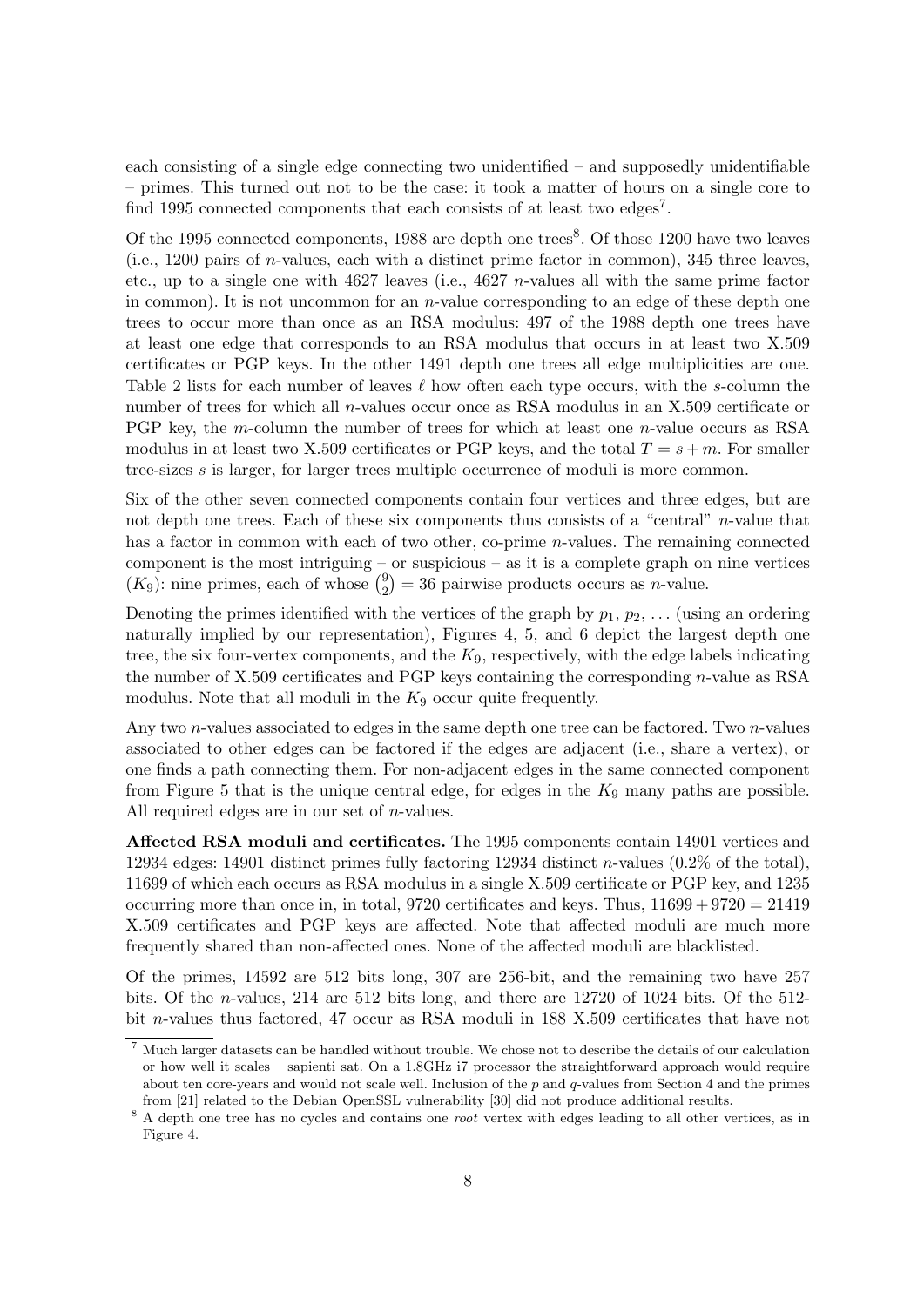Table 2. The s-column indicates the number of depth one trees with  $\ell$  leaves for which all edge multiplicities are equal to one, the m-column the number of trees for which at least one edge occurs at least twice, and  $T = s + m$  the total. The bold entry corresponds to the depth one tree depicted in Figure 4.



5321 X.509 certificates, 4627 RSA moduli

Fig. 4. The largest depth one tree found, on 4628 vertices, with the 512-bit prime  $p_{866}$  as root and leaves  $p_{2597}, p_{13523}, \ldots, p_{10}$ . The edges correspond to 4627 distinct 1024-bit RSA moduli, with labels indicating the number of distinct X.509 certificates and PGP keys containing the RSA modulus corresponding to the edge, for a total of 5321 certificates. All certificates have expired and use SHA1 as hash function.

expired and use SHA1. Of the factored 1024-bit n-values, 3201 occur as RSA moduli in 5250 certificates that have not expired and that use SHA1, of which 617 are regular non-self-signed end-user certificates with "CA=false" (with 390 distinct RSA moduli). The majority (4633, with 2811 moduli) has "CA=true" and is self-signed, of which 727 (304 moduli) have been used to certify other RSA moduli (none among our collection of affected moduli). These 727 certificates share their "issuer"-field and the 304 RSA moduli occur in depth one trees not containing moduli owned by others. So, this security issue is reasonably contained. But 4445 of the 5250 certificates (and 537 of the 617 end-user ones) have no relation to that issuer and have a wide variety of "issuer" and "subject"-fields. This could be a security concern.

Discussion. Generation of a regular RSA modulus consists of finding two random prime numbers. This must be done in such a way that these primes were not selected by anyone else before. The probability not to regenerate a prime is commensurate with the security level if NIST's recommendation [27, page 53] is followed to use a random seed of bit-length twice the intended security level. Clearly, this recommendation is not always followed.

Irrespective of the way primes are selected (additive/sieving methods or methods using fresh random bits for each attempted prime selection), a variety of obvious scenarios is conceivable where poor initial seeding may lead to mishaps, with duplicate keys a consequence if no "fresh" local entropy is used at all. If the latter is used, the outcome may be worse: for instance, a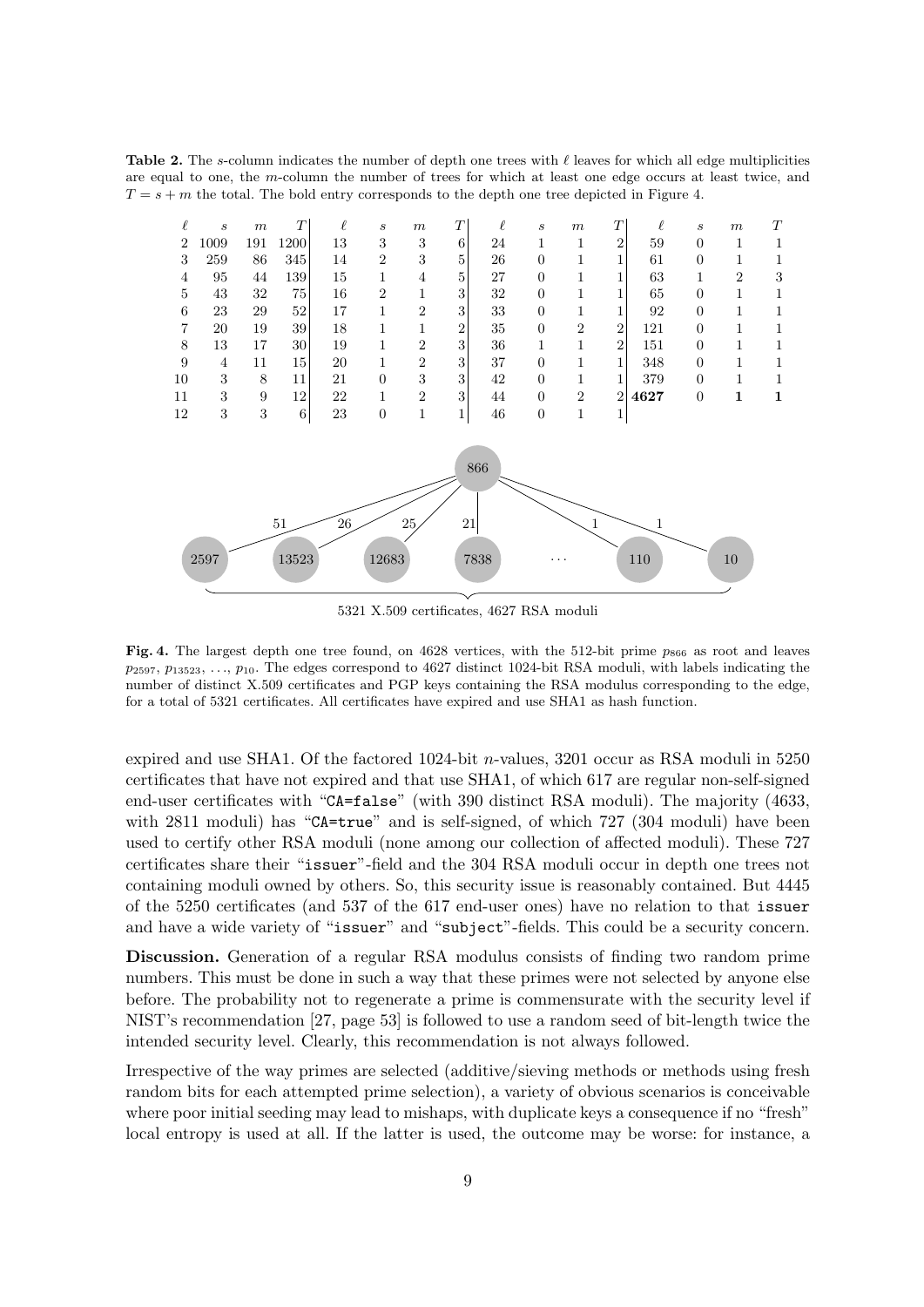

Fig. 5. Six connected components consisting of four vertices, with labels as in Figure 4. The eight primes in the top two components are 512 bits long, the other 16 are 256-bit primes). The red edges correspond to RSA moduli contained in certificates that will not expire anytime soon and that use SHA1 as hash function. The blue ones will expire soon and use MD5.

not-properly-random first choice may be prime right away (the probability that this happens is inversely proportional to the length of the prime, and thus non-negligible) and miss its chance to profit from local entropy to become unique. But local entropy may lead to a second prime that is unique, and thus a vulnerable modulus.

The above may, to some extent, explain the occurrence of duplicate RSA moduli and depth one trees. But we cannot explain the relative frequencies and appearance of these mishaps yet. Neither do we understand how connected components in Figures 5 and 6 may be expected to appear. Also, the great variation of issuers and subjects of the affected X.509 certificates (including the  $K_9$ ) is disconcerting. No correlation between certification time and vulnerability of keys was detected.

As mentioned in the introduction, avoiding two random choices during RSA modulus generation is straightforward. But the resulting moduli may have other, as yet unpublished weaknesses (we are not aware of serious ones). It is better to make sure that cryptographic keys are generated only after proper initialization of the source of randomness.

# 4 ElGamal, DSA, and ECDSA

In this section we present the results of various counts and tests that we conducted on the data labeled as ElGamal, DSA, or ECDSA public keys. In neither collection did we find any of the numbers from [21] (cf. Debian OpenSSL vulnerability [30]).

#### 4.1 ElGamal

An ElGamal public key consists of a triple  $(p, g, y)$  where p is prime, g is a generator of the multiplicative group  $(\mathbf{Z}/p\mathbf{Z})^*$  or a subgroup thereof of small index, and y is an element of  $\langle g \rangle$ . The secret key is an integer  $x \in \{0, 1, \ldots, p-2\}$  with  $g^x = y$ .

Correct ElGamal keys. Among the PGP keys, 2 546 752 are labeled as ElGamal public keys. Three are incomplete and were discarded. Of the remaining triples 82 contain a composite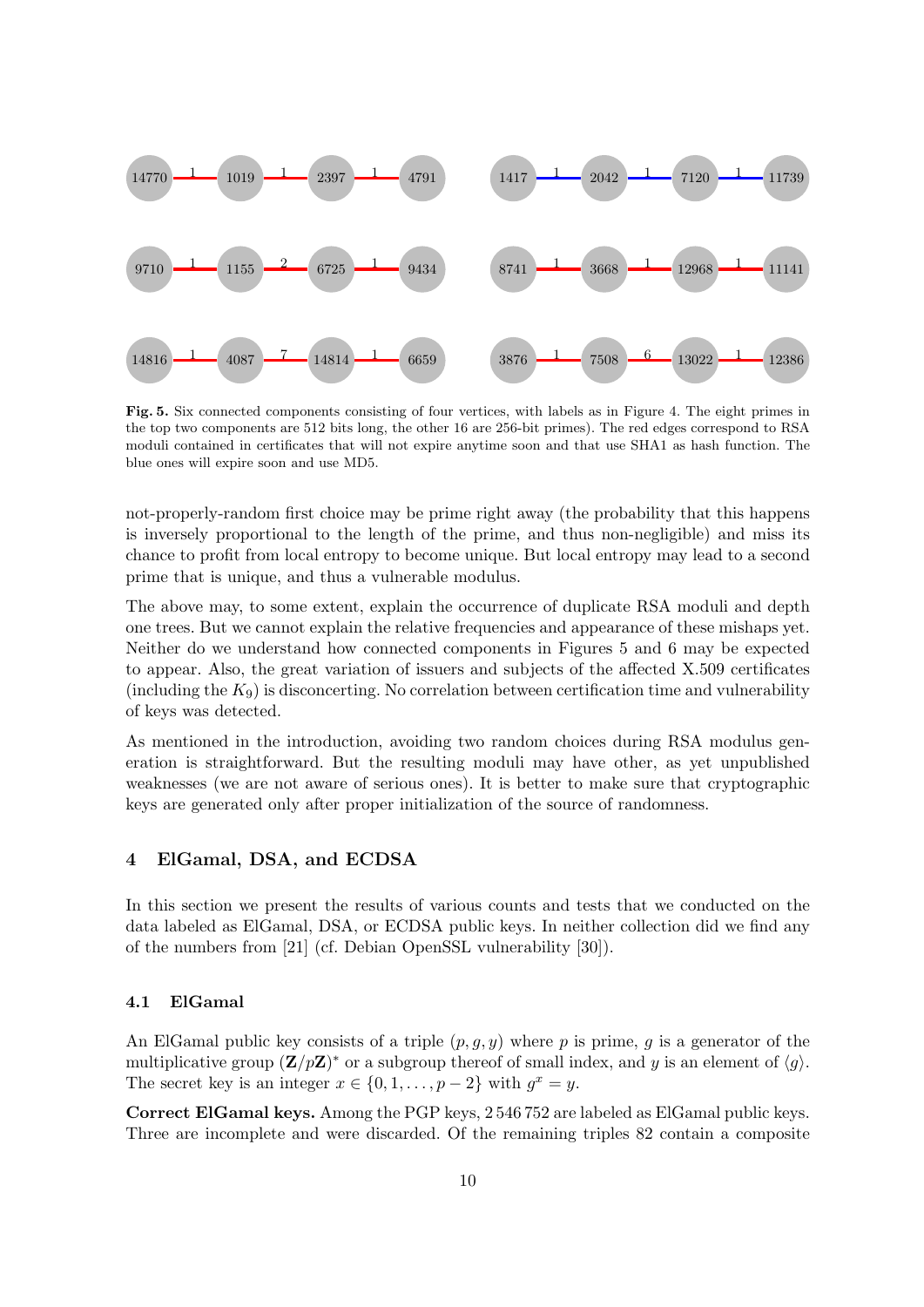

Fig. 6. Connected component consisting of nine vertices, corresponding to primes  $p_{376}$ ,  $p_{1144}$ , ...,  $p_{14762}$  (all 512-bit). With labels as in Figure 4, in total 687 X.509 certificates are involved. Six of those certificates have not expired yet, use SHA1 as hash function (as opposed to MD5), and have "CA=false"; the red edges correspond to the RSA moduli contained in those six certificates.

p-value, resulting in 2546 667 triples with correct p-values. Almost half (38) of the wrong p-values share a pattern with  $65.6\%$  of the p-values in the correct ElGamal keys, cf. below.

Restricting to the triples  $(p, g, y)$  with prime p-values, a triple is a correct ElGamal public key if  $y \in \langle q \rangle$ . To verify this the order of g, and thus the factorization of  $p-1$ , is needed. This is easy for safe primes (i.e., primes p for which  $(p-1)/2$  is prime), but may be hard otherwise. The order of g could be established for 70.8% of the triples (65.6% with safe primes, 5.2% with primes p for which  $(p-1)/(2m)$  is prime and  $m > 1$  has only small factors) and could reasonably be guessed for the other 29.2% (almost all with primes p for which  $(p-1)/2$  is composite but has no small factors). For at least  $16.4\%$  of the ElGamal keys the *q*-values do not generate  $(\mathbf{Z}/p\mathbf{Z})^*$ . This led to 33 failed membership tests  $y \in \langle g \rangle$ , i.e., an insignificant 0.001% of the triples. Note that if  $y \in \langle g \rangle$  a secret key exists; it does not follow that the owner knows it. A handful of triples were identified with peculiar y-values for which it is doubtful if a secret key is known to anyone.

Shared ElGamal keys. Six of the ElGamal keys occur twice: two keys with two unrelated owners each, and four keys occurring twice but with the same owner.

ElGamal key sizes. Figure 7 depicts the cumulative  $p$ -sizes in the set of  $2\,546\,628$  correct ElGamal keys. There are different p-sizes, ranging from thrice 256 bits to nine times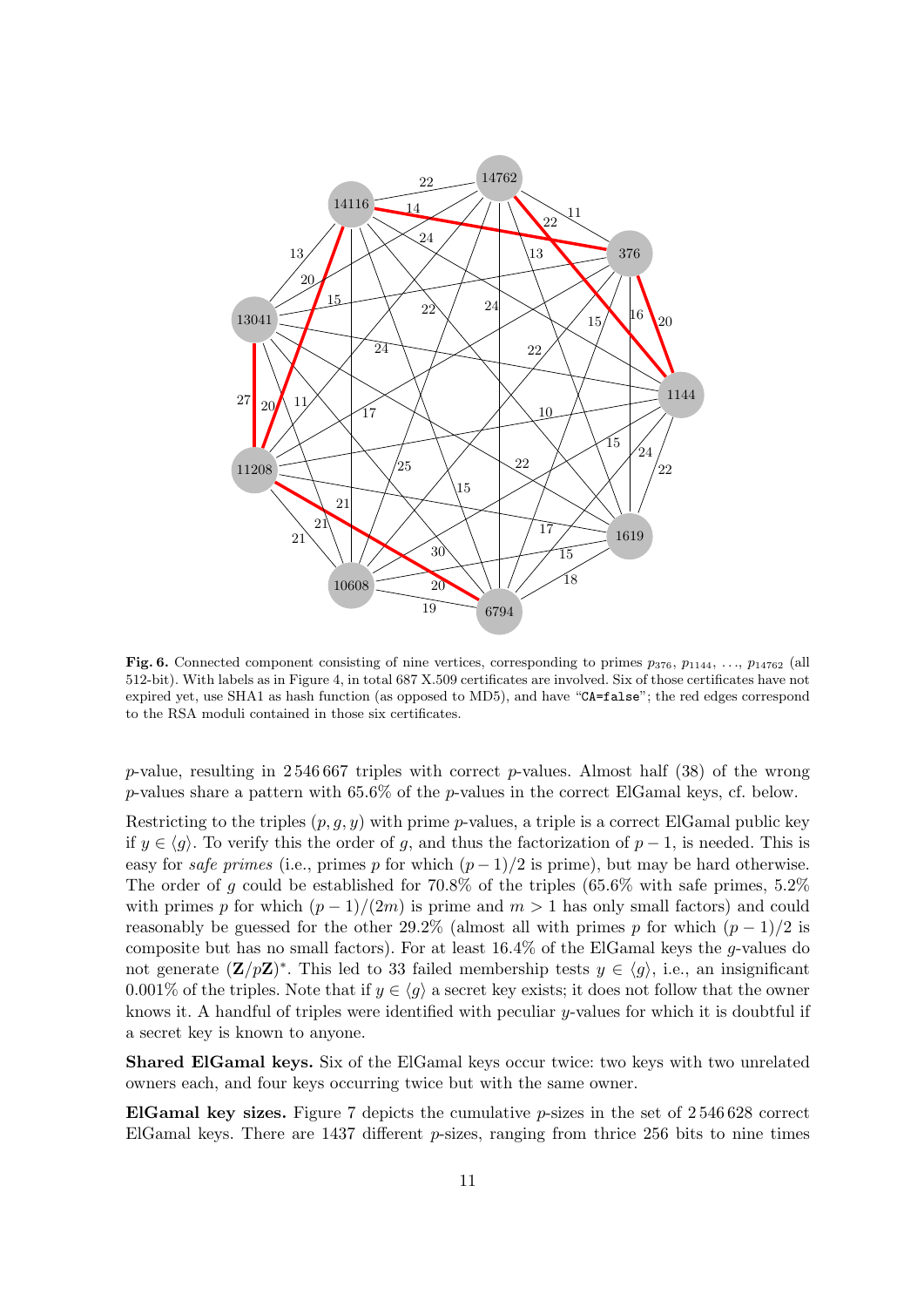16384 and once 20000. Most frequent are 2048 bits (69.3%), 1024 (11.2%), 4096 (10.8%) and 3072 (5.8%) followed by 1536 (1.3%), 1792 (0.7%), 768 (0.4%), and 1025 (0.04%).



Fig. 7. Cumulative numbers of p and q-sizes in ElGamal and DSA public keys, indicated by "ElGamal 1", "DSA p", and "DSA q"; cumulative sizes of the distinct ElGamal p-values is indicated by "ElGamal 2".

Shared primes, generators. Primes and generators may be shared. Among the 2 546 628 distinct ElGamal keys 876 202 distinct p-values (and distinct  $(p, g)$ -pairs) occur. Despite this high duplication rate, only 93 distinct p-values occur more than once. The four most frequent p-values are "similar". Let  $p(x, L)$  denote the least safe prime  $\geq x \mod 2^L$ . There is an integer v such that  $p(v, L)$  for L-values 2048, 4096, 3072, 1536 occurs as p-value in 52.4%, 6.5%, 5.6%, and 1% of the ElGamal keys, respectively  $(p(v, 1024)$  occurs twice,  $p(v+2^{510}, 512)$ once, and as noted above parts of  $v$  also occur in incorrect ElGamal keys). We suspect that these p-values, of different sizes, were generated using similar software and identical random seeding (if any), and from the least significant bit up to the most significant one.

All  $p(., L)$ -values use  $g = 2$ , which for  $L = 2048$  generates  $(\mathbf{Z}/p\mathbf{Z})^*$ , but for the others an index two subgroup thereof. Overall,  $q = 2$  occurs most frequently (70.8%), followed by  $q = 5$  $(19.5\%, 6 \ (4.7\%), 7 \ (1.9\%), 11 \ (1.3\%), and 13 \ (0.9\%), with a total of 76 distinct *q*-values.$ No g-values were found that do not have a large order, but for at least 9.6% of the distinct  $(p, g)$ -pairs the g-values do not generate  $(\mathbf{Z}/p\mathbf{Z})^*$ . We can only give a lower bound because, as pointed out above, we failed to find any prime factor of 29.2% of the  $(p-1)/2$ -values in the ElGamal keys (which turns out to be 87.7% of the distinct  $(p-1)/2$ -values in the set of distinct  $p$ -values). Thus, we cannot be certain that the corresponding generators were properly chosen; consistent failure of all ECM factoring attempts of these numbers suggests, however, that they were well chosen.

Among the distinct ElGamal keys, all y-values are distinct, which is as expected because distinct  $(p, g)$ -pairs have negligible probability to lead to the same y-value (and identical  $(p, q)$ -pairs with identical y-values have already been identified and removed). The secret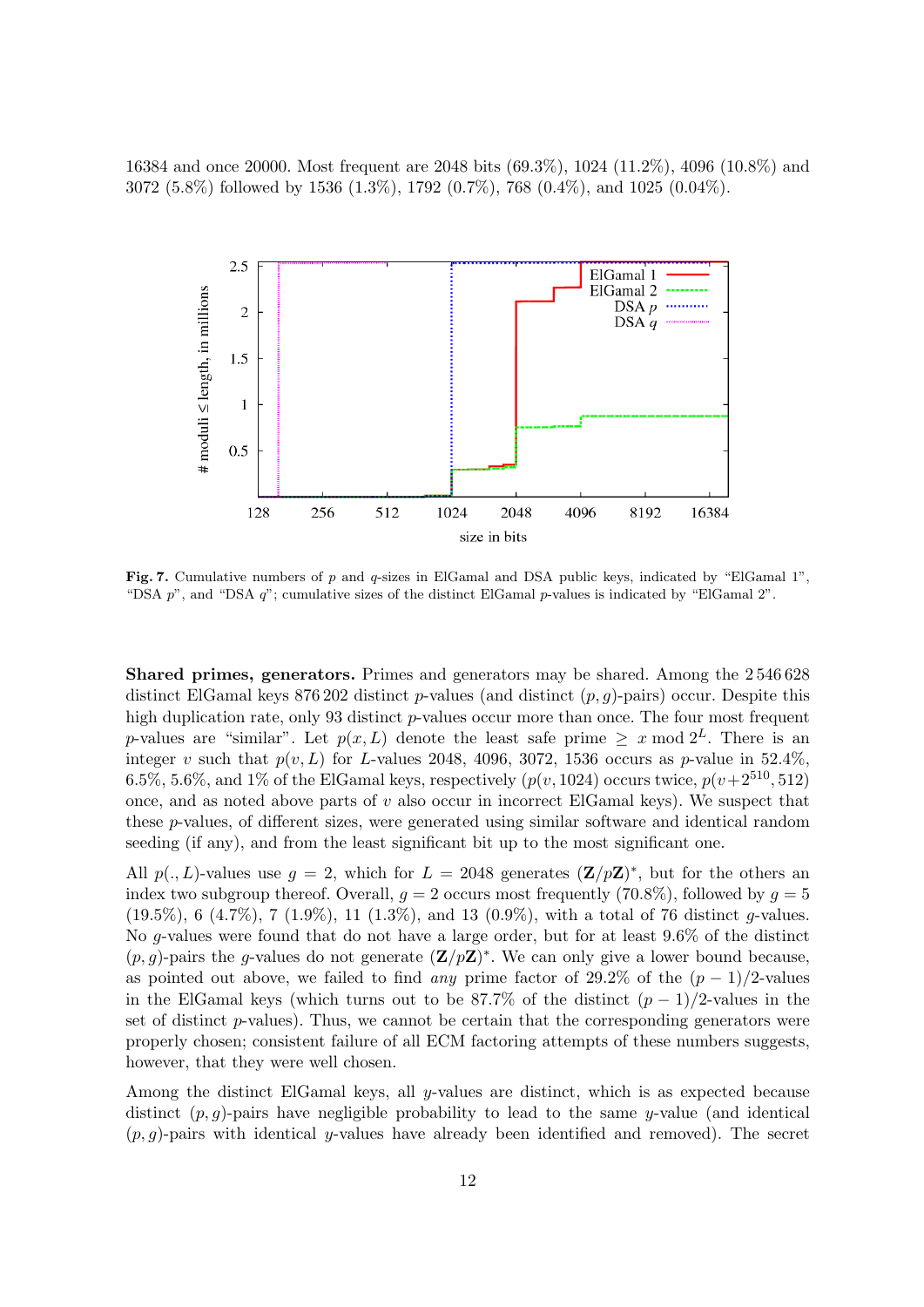keys, however, may still be the same. But as there is no way to tell if that is the case (for distinct  $(p, g)$ -pairs) there is no serious security risk even if they are.

# 4.2 DSA

A DSA public key is a four-tuple  $(p, q, g, y)$  where p and q are primes with q dividing  $p - 1$ , the element g generates an order q subgroup of the multiplicative group  $(\mathbf{Z}/p\mathbf{Z})^*$ , and y is an element of  $\langle g \rangle$ . The secret key is the integer  $x \in \{0, 1, \ldots, q - 1\}$  with  $g^x = y$ .

Correct DSA keys. Among the PGP keys and X.509 certificates, 2 536 959 and 141 fourtuples, respectively, are labeled as DSA keys. All four-tuples were first checked for correctness, casting them aside at the first test they failed. The tests were conducted in the following order: T1: primality of p; T2: primality of q; T3: divisibility of  $p-1$  by q; T4: order of g equals q; and T5: order of y equals q. An insignificant  $0.002\%$  (66) of the PGP four-tuples are incorrect with failures  $12\times$ T1,  $2\times$ T2,  $10\times$ T4, and  $42\times$ T5 (where T2 failed twice for the same q-value, as it occurred twice). The X.509 DSA four-tuples passed all tests. Some of the failures may be due to transcription errors, as they occur in four-tuples that differ from correct ones in a few hexadecimal positions.

Shared DSA keys. The remaining 2 536 893 PGP DSA keys contain very few duplicates: one key occurs thrice (with possibly double ownership) and two keys occur twice each (each with single ownership), resulting in a total of  $2536889$  distinct PGP DSA keys. Although all 141 X.509 DSA keys are distinct, 95 of them are also among the PGP DSA keys, resulting in a total of  $2536889 + 141 - 95 = 2536935$  DSA keys. We have not checked ownerships of these 95 duplicate DSA keys.

**DSA key sizes.** The cumulative p and q-sizes in the set of  $2\,536\,935$  DSA keys are depicted in Figure 7. There are nine different q-sizes: all except  $0.2\%$  (5012) are 160, with 256, 224, and 232 the most frequent exceptions occurring 4016, 702, and 249 times, respectively. The smallest and largest  $q$ -sizes are 160 and 512, the latter with seven occurrences. With 78 different sizes the variation among  $p$ -sizes is larger, though nowhere close to the variation among ElGamal  $p$ -sizes. All except  $0.6\%$  (15457) of the  $p$ -sizes are 1024, with 768, 2048, 3072 and 512 the most frequent exceptions with 9733, 3529, 1468 and 519 occurrences, respectively. The smallest and largest p-sizes are 512 and 16384, the latter with a single occurrence.

**Shared primes, generators.** Distinct DSA keys may contain identical  $p$ ,  $q$ , or  $q$  values. In total 2 535 074 distinct p-values occur, with 2 535 037 distinct primes occurring once, 22 occurring twice, five occurring thrice, etc., up to a prime occurring 969 times (note the difference with ElGamal). Not surprisingly (but not necessarily, as the same q-value may give rise to many different  $p$ -values), the overall counts and numbers of occurrences are the same for the distinct q-values and the distinct  $(p, q)$ -pairs. Although the generator also allows considerable variation, the number of distinct  $(p, q, g)$ -triples is the same too. For all except 265 of the unique  $(p, q, g)$ -triples, the generator g equals  $2^{(p-1)/q}$ . We have not been able to determine how the other 265 generators were chosen.

The y-values are all distinct among the distinct DSA keys – given that shared keys were already removed, identical y-values would have been odd indeed. The same remark as above applies concerning identical secret keys.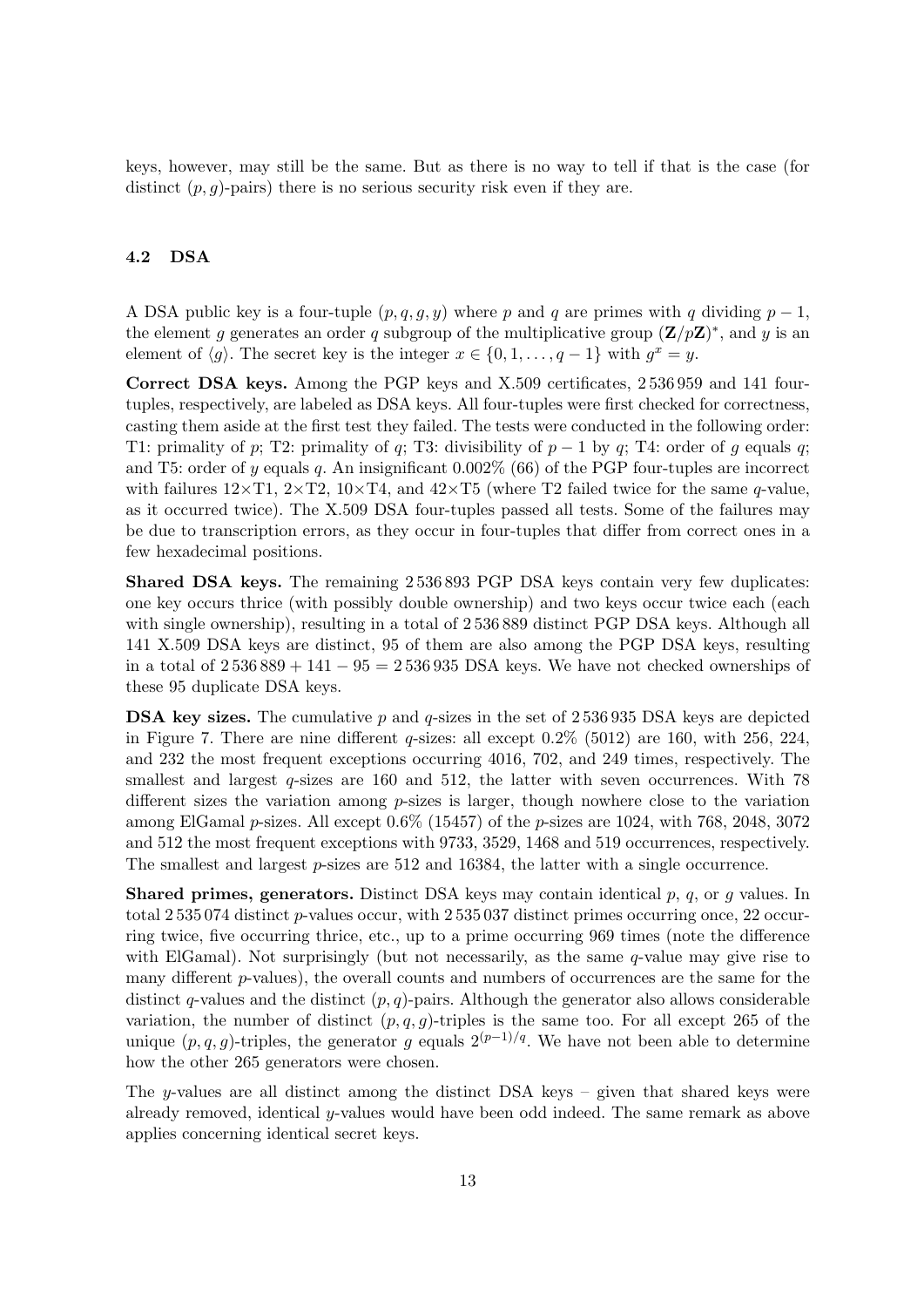## 4.3 ECDSA

The only interesting fact we can report about ECDSA is the surprisingly small number of certificates encountered that contain an ECDSA key (namely, just one), and the small number of certificates signed by ECDSA (one self-signed and a handful of RSA keys). As long as one subscribes to the notion of a standardized curve over a finite field of prime cardinality of a special form, as opposed to a randomly but properly chosen curve over a non-special prime field (cf. [19]), there is nothing wrong with the curve parameters secp384r1. It offers (in "theory") about 192 bits of security which makes it, security-wise, comparable to 8000-bit RSA moduli  $(n)$  and ElGamal or DSA finite field sizes  $(p)$ , and 384-bit DSA subgroup sizes  $(q)$ .

#### 4.4 ElGamal and (EC)DSA.

Not surprisingly, the intersection of the sets of  $p$ -values for ElGamal and for DSA is empty. We have not tried hard to retrieve any of the secret exponents, i.e., (for ElGamal and DSA) x-values such that  $g^x = y$ , but have checked that none is less than  $2^{12}$  in absolute value.

Random nonces in ElGamal and (EC)DSA. Unlike RSA, during signature generation ElGamal and (EC)DSA require a random nonce that should be entirely unpredictable (cf. [11,22,23]). Given what we have witnessed for RSA (cf. Section 3) it is hoped that, by the time these nonces are generated, poor seeding is compensated for by enough local entropy. We are not aware of any studies that verify whether or not the nonces are properly chosen (with the notable exception of [6]). Note, however, that a poorly chosen nonce affects only the party that makes the poor choice, but does not drag some other unknown party to lose their privacy, as was the case in so many RSA examples in the data.

Discussion. Both for ElGamal and DSA a small number of keys were identified that are shared among unrelated parties. This may be a security concern. Furthermore, there were some ill-formatted keys that cannot be expected to work and that should be of insignificant security concern. From the point of view of this paper, the main security concern using ElGamal and (EC)DSA is the generation of the random nonce. Although our data may allow us to look into this issue, we have no immediate plans to do so.

## 5 Conclusion

We checked the computational properties of millions of public keys that we collected on the web. The majority does not seem to suffer from obvious weaknesses and can be expected to provide the expected level of security. We found that on the order of 0.003% of public keys is incorrect, which does not seem to be unacceptable. We were surprised, however, by the extent to which public keys are shared among unrelated parties. For ElGamal and DSA sharing is rare, but for RSA the frequency of sharing may be a cause for concern. What surprised us most is that many thousands of 1024-bit RSA moduli, including thousands that are contained in still-valid X.509 certificates, offer no security at all. This may indicate that proper seeding of random number generators is still a problematic issue (see also Appendix A).

The lack of sophistication of our methods and findings make it hard for us to believe that what we have presented is new, in particular to agencies and parties that are known for their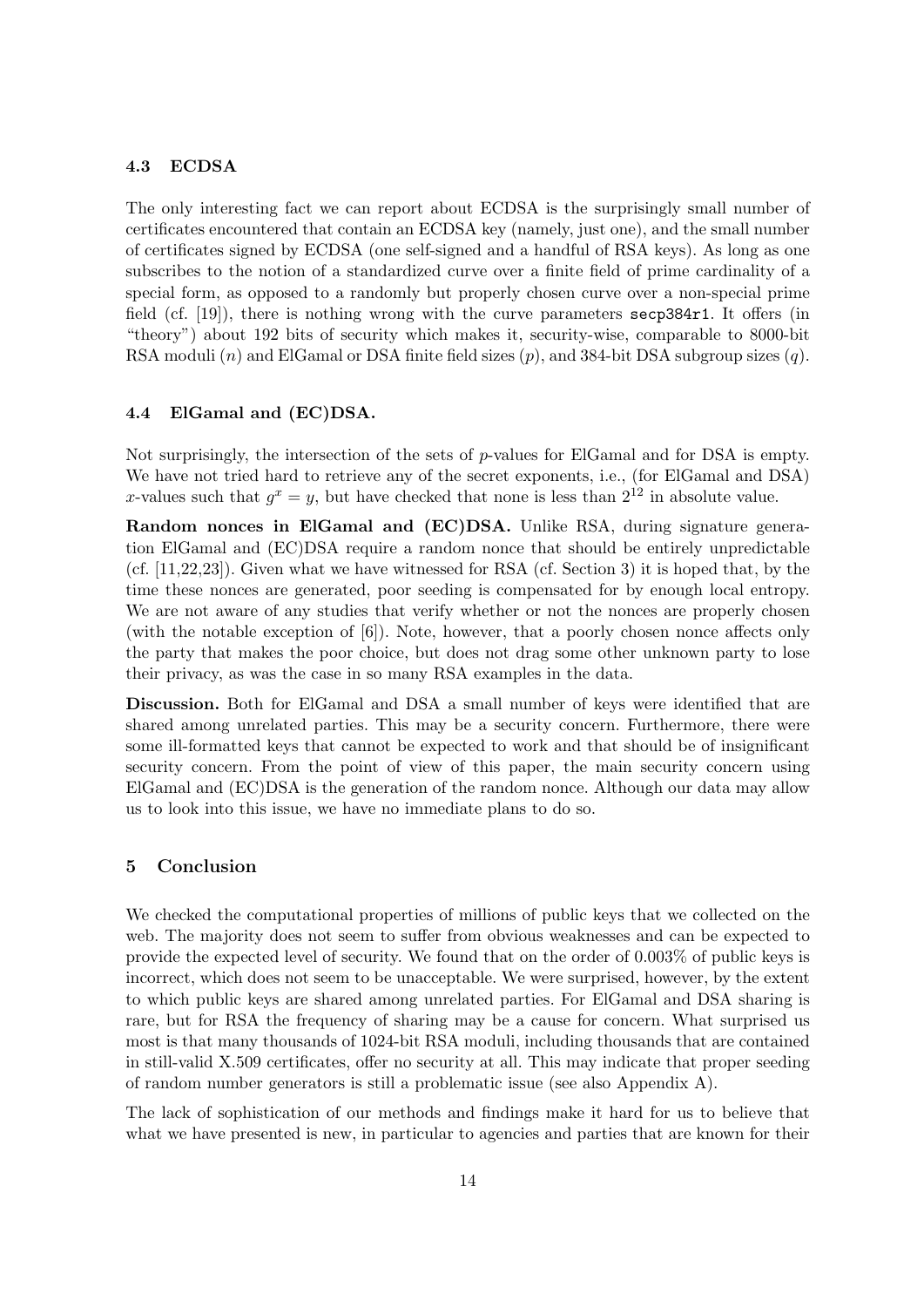curiosity in such matters. It may shed new light on NIST's 1991 decision to adopt DSA as digital signature standard as opposed to RSA, back then a "public controversy" (cf. [7]); but note the well-known nonce-randomness concerns for ElGamal and (EC)DSA (cf. Section 4.4) and what happens if the nonce is not properly used (cf. [6]).

Factoring one 1024-bit RSA modulus would be historic. Factoring 12720 such moduli is a statistic. The former is still out of reach for the academic community (but anticipated). The latter comes as an unwelcome warning that underscores the difficulty of key generation in the real world.

#### Acknowledgements

We thank Peter Eckersley from EFF for his invaluable assistance and Don Johnson for pointing out [14] to us. We gratefully acknowledge key collection and other efforts by Benne de Weger, Philippe Joye, Paul Leyland, Yann Schoenberger, Deian Stefan, Fabien Willemin, Maryam Zargari and others that need to remain anonymous. The first author appreciates the legal advice from Mrs. Chardonnens. James P. Hughes participated in this project in his individual capacity without sponsorship of his employer or any other party. This work was supported by the Swiss National Science Foundation under grant number 200020-132160.

#### References

- 1. J. Callas, L. Donnerhacke, H. Finney, D. Shaw, and R. Thayer. OpenPGP message format. RFC 4880, 2007.
- 2. S. Cavallar, B. Dodson, A. K. Lenstra, W. M. Lioen, P. L. Montgomery, B. Murphy, H. te Riele, K. Aardal, J. Gilchrist, G. Guillerm, P. C. Leyland, J. Marchand, F. Morain, A. Muffett, C. Putnam, C. Putnam, and P. Zimmermann. Factorization of a 512-bit RSA modulus. In B. Preneel, editor, Eurocrypt 2000, volume 1807 of Lecture Notes in Computer Science, pages 1–18. Springer, Heidelberg, 2000.
- 3. Certicom Research. Standards for efficient cryptography 2: Recommended elliptic curve domain parameters. Standard SEC2, Certicom, 2000.
- 4. D. Cooper, S. Santesson, S. Farrell, S. Boeyen, R. Housley, and W. Polk. Internet X.509 Public Key Infrastructure Certificate and Certificate Revocation List (CRL) Profile. RFC 5280, 2008.
- 5. D. Coppersmith. Modifications to the number field sieve. Journal of Cryptology, 6(3):169–180, 1993.
- 6. Darkmirage. PS3 completely cracked, 2011. http://www.darkmirage.com/2011/01/06/ps3-completelycracked/.
- 7. Y. Desmedt, P. Landrock, A. K. Lenstra, K. S. McCurley, A. M. Odlyzko, R. A. Rueppel, and M. E. Smid. The Eurocrypt '92 controversial issue: Trapdoor primes and moduli (panel). In R. A. Rueppel, editor, Eurocrypt '92, volume 658 of Lecture Notes in Computer Science, pages 194–199. Springer, 1993.
- 8. W. Diffie and M. E. Hellman. New Directions in Cryptography. IEEE Transactions on Information Theory, IT-22(6):644–654, 1976.
- 9. Electronic Frontier Foundation. Cracking DES: Secrets of Encryption Research, Wiretap Politics & Chip Design. O'Reilly Media, 1998.
- 10. Electronic Frontier Foundation. EFF SSL Observatory. https://www.eff.org/observatory, 2010.
- 11. T. ElGamal. A public key cryptosystem and a signature scheme based on discrete logarithms. In G. Blakley and D. Chaum, editors, Crypto 1984, volume 196 of Lecture Notes in Computer Science, pages 10–18. Springer, Heidelberg, 1985.
- 12. N. Heninger. New research: There's no need to panic over factorable keys–just mind your Ps and Qs, 2012. https://freedom-to-tinker.com/blog/nadiah/new-research-theres-no-need-panicover-factorable-keys-just-mind-your-ps-and-qs.
- 13. R. Holz, L. Braun, N. Kammenhuber, and G. Carle. The SSL landscape: a thorough analysis of the x.509 PKI using active and passive measurements. In Proceedings of the 2011 ACM SIGCOMM conference on Internet measurement conference, IMC '11, pages 427–444. ACM, 2011.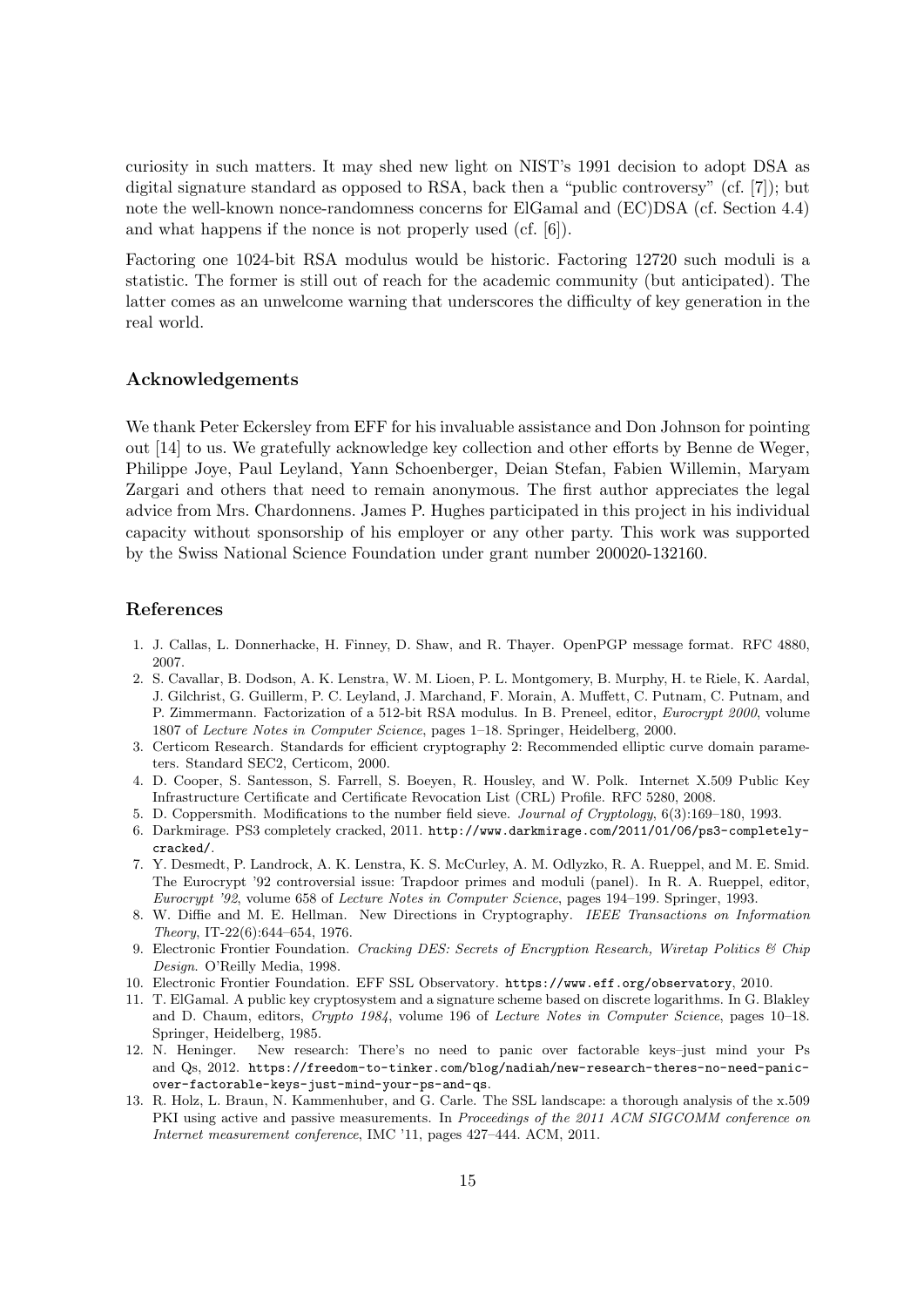- 14. D. B. Johnson. ECC, future resiliency and high security systems. Certicom Whitepaper, 1999. www.comms. engg.susx.ac.uk/fft/crypto/ECCFut.pdf.
- 15. T. Kleinjung, K. Aoki, J. Franke, A. K. Lenstra, E. Thomé, J. W. Bos, P. Gaudry, A. Kruppa, P. L. Montgomery, D. A. Osvik, H. te Riele, A. Timofeev, and P. Zimmermann. Factorization of a 768-bit RSA modulus. In T. Rabin, editor, Crypto 2010, volume 6223 of Lecture Notes in Computer Science, pages 333–350. Springer, Heidelberg, 2010.
- 16. A. K. Lenstra. Generating RSA moduli with a predetermined portion. In K. Ohta and D. Pei, editors, Asiacrypt '98, volume 1514 of Lecture Notes in Computer Science, pages 1–10. Springer, 1998.
- 17. A. K. Lenstra and H. W. Lenstra Jr., editors. The development of the number field sieve, volume 1554 of Lecture Notes in Mathematics. Springer-Verlag, Berlin, 1993.
- 18. H. W. Lenstra Jr. Factoring integers with elliptic curves. Annals of Mathematics, 126(3):649–673, 1987.
- 19. M. Lochter and J. Merkle. Elliptic curve cryptography (ECC) brainpool standard curves and curve generation. RFC 5639, 2010.
- 20. D. Loebenberger and M. N¨usken. Analyzing standards for RSA integers. In A. Nitaj and D. Pointcheval, editors, *Africacrypt '11*, volume 6737 of Lecture Notes in Computer Science, pages 260–277. Springer, 2011.
- 21. H. D. Moore. Debian OpenSSL Predictable PRNG Toys. See http://digitaloffense.net/tools/ debian-openssl/, 2008.
- 22. P. Q. Nguyen and I. Shparlinski. The insecurity of the digital signature algorithm with partially known nonces. Journal of Cryptology, 15(3):151–176, 2002.
- 23. P. Q. Nguyen and I. Shparlinski. The insecurity of the elliptic curve digital signature algorithm with partially known nonces. Design, Codes Cryptography, 30(2):201–217, 2003.
- 24. R. L. Rivest, A. Shamir, and L. Adleman. A method for obtaining digital signatures and public-key cryptosystems. Communications of the ACM, 21:120–126, 1978.
- 25. M. Stevens, A. Sotirov, J. Appelbaum, A. Lenstra, D. Molnar, D. A. Osvik, and B. de Weger. Short chosen-prefix collisions for MD5 and the creation of a rogue CA certificate. In S. Halevi, editor, Crypto 2009, volume 5677 of Lecture Notes in Computer Science, pages 55–69. Springer, Heidelberg, 2009.
- 26. J. Tomášek et al. Blacklisted moduli. See http://mirror.switch.ch/ftp/mirror/debian/pool/main/o/ openssl-blacklist/ and http://pocitace.tomasek.cz/debian-randomness/index.html.
- 27. U.S. Department of Commerce/National Institute of Standards and Technology. Digital Signature Standard (DSS). FIPS-186-3, 2009. http://csrc.nist.gov/publications/fips/fips186-3/fips 186-3.pdf.
- 28. N. Vratonjic, J. Freudiger, V. Bindschaedler, and J.-P. Hubaux. The inconvenient truth about web certificates. In The Workshop on Economics of Information Security (WEIS), 2011.
- 29. M. J. Wiener. Personal communication, 1992.
- 30. S. Yilek, E. Rescorla, H. Shacham, B. Enright, and S. Savage. When private keys are public: results from the 2008 debian OpenSSL vulnerability. In A. Feldmann and L. Mathy, editors, Internet Measurement Conference, pages 15–27. ACM, 2009.
- 31. P. Zimmermann et al. GMP-ECM (elliptic curve method for integer factorization). https://gforge. inria.fr/projects/ecm/, 2012.

# A Analysis of the data of the new EFF SSL Observatory scan

During the weekend of February 12, 2012, the EFF kindly shared with us the results of their new scan containing 7.2 million distinct X.509 certificates (up from 6.2 million). We report on our brief analysis of the new data.

In the new collection the number of unique 1024-bit RSA moduli was reduced, compared to the original dataset, from 4.7M to 3.7M. More than five thousand of the affected 1024-bit moduli that we had identified is no longer present. On the other hand, 13019 of the new 1024-bit moduli turned out to be affected: the new collection by itself contains 20251 distinct vulnerable 1024-bit moduli, involving 23130 prime numbers (with more than six thousand old primes gone, but 14836 new primes found) and a total of 31620 distinct X509 certificates from the new dataset. As depicted by the green graph in Figure 8, compared to the original dataset the number of 2048-bit RSA moduli increased from 1.4 to 3.2 million. Ten of the